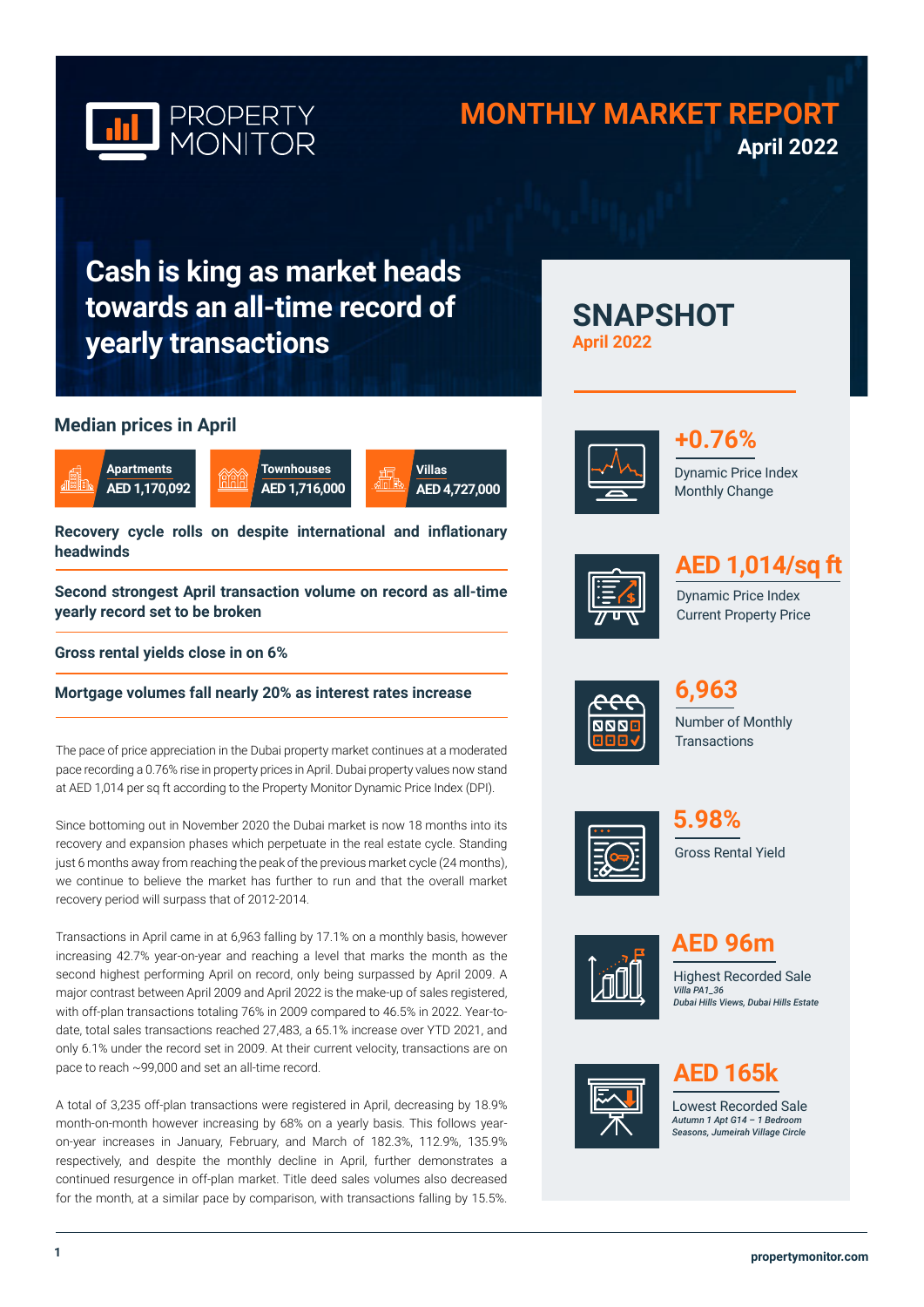**PROPERTY** 

**Market headwinds remain firmly centred around inflation and monetary policy, not just locally but globally, especially in the United States given the dirham-dollar peg. With inflation rapidly rising in most global markets—leading to higher costs of living, lower disposable incomes, and placing downward pressure on consumption growth—the prospects for price stability might look precarious at first glance and international tensions and headwinds may yet disrupt the real estate market.**

#### ZHANN JOCHINKE Chief Operating Officer

*Property Monitor*

The market share of off-plan transactions was 46.5% in April and the 12-month moving average continues to climb reaching 43.2%. With the significant amount of new development projects launched in recent months, and several additional launches in the pipeline, market share of off-plan sales is set to increase further in the coming months and will likely return to a dominant market share position of over 50%.

Meanwhile, resales transactions—any subsequent sale of a property that follows the initial first-time sale from the developer, for an off-plan or completed project—stood at 2,806 in April representing a market share of 40.3%, up 5.2% month-on-month. This increase is against the trend where, for the last 12 months, resale transactions have been steadily declining and is likely an isolated occurrence with initial sales expected to increase market share in the coming months in line with the growing amount of new development project launches, and the ongoing lack of affordable properties for resale in the villa and townhouse market.

With the US Federal Reserve implementing its first interest rate increase since December 2018 last month, the volume of mortgages decreased by 19.6% in April recording a total of 1,858 loans. This month-on-month decrease was expected and dips below the 12-month moving average of 2,008 loans. With the near certainty of even greater interest rate increases on the horizon, borrowing will likely continue to decline in the long term, however we believe that there may also be a temporarily jump in the short term as new borrowers look to finalise deals and existing borrowers look to refinance so they can lock in low fixed rates before rates become less favourable.

Breaking down the mortgage market shows that 37% of loans taken were new purchase money mortgages generally for residential properties that were also transferred during April, with the average amount borrowed being AED 1.97m at a loan-to-value ratio of 75.1%. A further 38.4% of loans were bulk mortgage registrations—those taken by developers and larger investors with multiple units—and were spread across several projects, most notably City Walk Building 9 where 48 loans were recorded for a total of AED 110m. The remaining 24.6% represents refinancing or new mortgages taken out in the months post transfer.

Emirate-wide average gross rental yields continue to fluctuate rising to 5.98% in April after falling to 5.91% in March from 6.02% in February. Yields for villas experienced greatest increasing rising 0.12% to 4.96%, while gross yields for apartments and townhouses declined 0.03% and 0.07% and now stand at 6.79% and at 5.43% respectively. This fluctuation in yields is not unexpected and will likely continue as the pace of rental rates is yet to find consistency against that of sales price appreciation.

Market headwinds remain firmly centred around inflation and monetary policy, not just locally but globally, especially in the United States given the dirham-dollar peg. With inflation rapidly rising in most global markets—leading to higher costs of living, lower disposable incomes, and placing downward pressure on consumption growth—the prospects for price stability might look precarious at first glance and international tensions and headwinds may yet disrupt the real estate market. Additionally, after a period of liberal monetary policy, abundant liquidity, and economic stimulus, major central banks have begun to normalize their monetary policy, resulting in higher interest rates and tighter financial conditions. While this change in policy is designed to combat inflation, it will inevitably affect the strength of the mortgage market—which has greatly helped bring the Dubai real estate market to its current position during the recovery—and lead to a cooling off later this year particularly in the completed and resale markets.

However, while these factors may raise a barrier to purchasing for some buyers, we believe that other positive factors—such as population growth and increased foreign direct investment—will aide to offset the downside risks and the market will continue its bull run, albeit at a subdued pace. Cash is truly king in property markets around the world and Dubai is no different. Indeed, it may well be seen by many as a safe haven right now with the Government actively promoting market transparency and long-term growth and real estate being the ultimate long-term hedge in an inflationary world.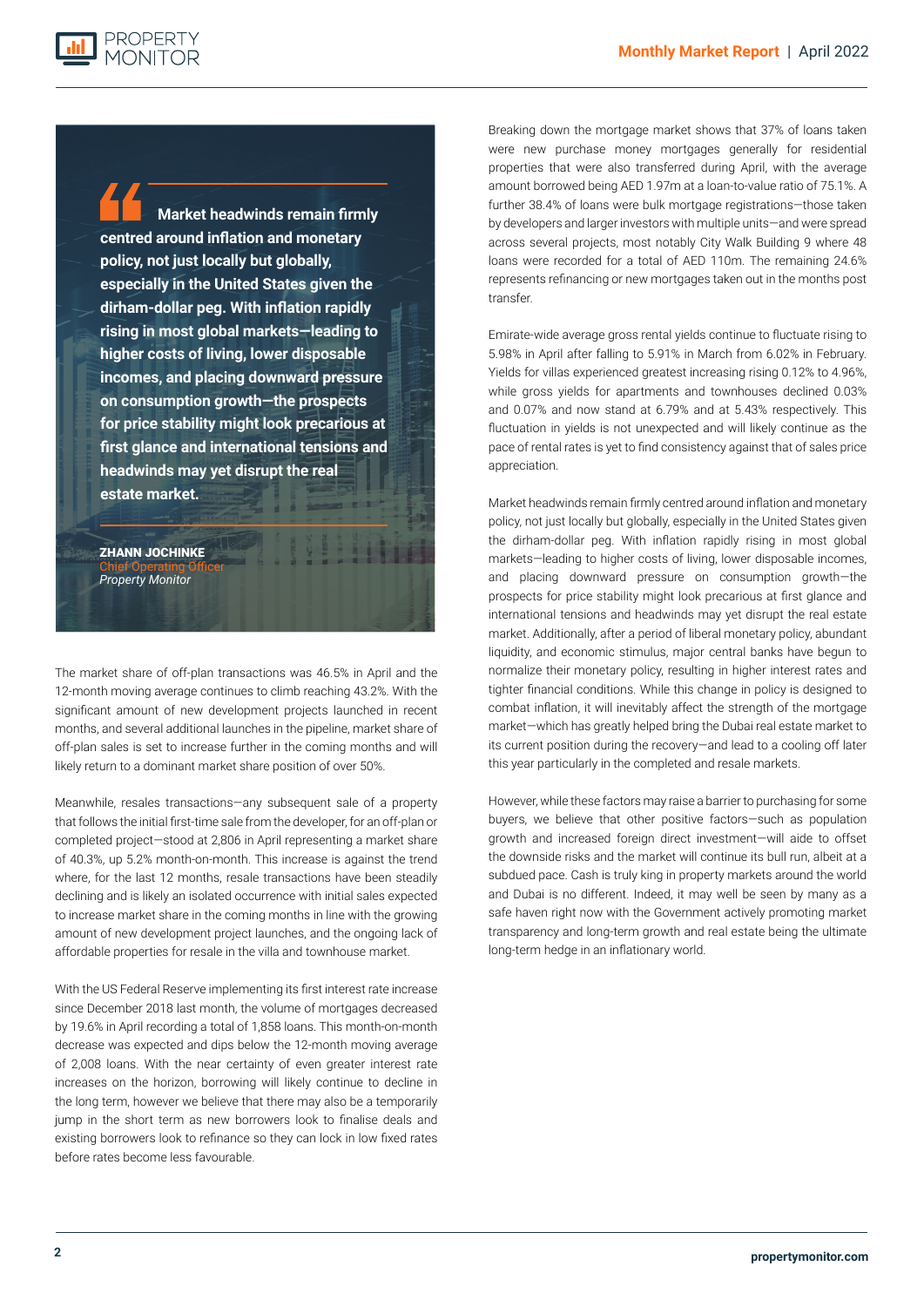

# PROPERTY MONITOR DYNAMIC PRICE INDEX



+0.76% **MoM Change \$**



+2.45% **QoQ Change**





AED 1,014 **Average Property Price Per Sq Ft**

# **DPI MONTHLY OVERVIEW**

| <b>Month</b> | <b>Index</b><br><b>Value</b> | <b>MoM</b><br><b>Change</b> | <b>OoO</b><br><b>Change</b> | YoY<br><b>Change</b> | <b>Index Price</b><br>(AED/sq ft) |
|--------------|------------------------------|-----------------------------|-----------------------------|----------------------|-----------------------------------|
| Apr 2022     | 141.65                       | 0.76%                       | 2.45%                       | 13.31%               | 1,014                             |
| Mar 2022     | 140.58                       | 0.54%                       | 3.17%                       | 15.28%               | 1,007                             |
| Feb 2022     | 139.82                       | 1.12%                       | 3.48%                       | 16.71%               | 1,001                             |
| Jan 2022     | 138.27                       | 1.47%                       | 1.32%                       | 17.60%               | 990                               |
| Dec 2021     | 136.26                       | 0.85%                       | 0.80%                       | 17.17%               | 976                               |
| Nov 2021     | 135.11                       | $-0.99%$                    | 1.18%                       | 17.95%               | 968                               |
| Oct 2021     | 136.46                       | 0.95%                       | 3.81%                       | 19.94%               | 977                               |
| Sep 2021     | 135.18                       | 1.22%                       | 4.78%                       | 17.66%               | 968                               |
| Aug 2021     | 133.54                       | 1.60%                       | 5.72%                       | 18.54%               | 956                               |
| Jul 2021     | 131.45                       | 1.89%                       | 5.15%                       | 15.09%               | 941                               |
| Jun 2021     | 129.01                       | 2.13%                       | 5.79%                       | 9.92%                | 924                               |
| May 2021     | 126.32                       | 1.05%                       | 5.44%                       | 5.41%                | 905                               |
| Apr 2021     | 125.01                       | 2.51%                       | 6.32%                       | 3.36%                | 895                               |

The Property Monitor Dynamic Price Index (DPI) tracks trends of residential property prices throughout 42 key communities in Dubai and is indexed to a base period of January 2008.

At an emirate-wide level, the index value for April 2022 increased by 1.07 index points to 141.65 from 140.58 in March 2022, representing a month-on-month increase of 0.76%.

In April 2022, property prices stood at AED 1,014 per sq ft, down 17.7% from the market peak in September 2014 and are 29.3% above the market trough of April 2009. Property prices were last at these levels during the recovery phase of the previous market cycle between July and August 2013.

On a yearly basis, prices have increased by 13.3% in April 2022 and now mark 14 straight months of year-on-year increases. This solidifies the reversal from declines to gains trend and clearly shows a market that is well into the recovery phase and moving towards expansion.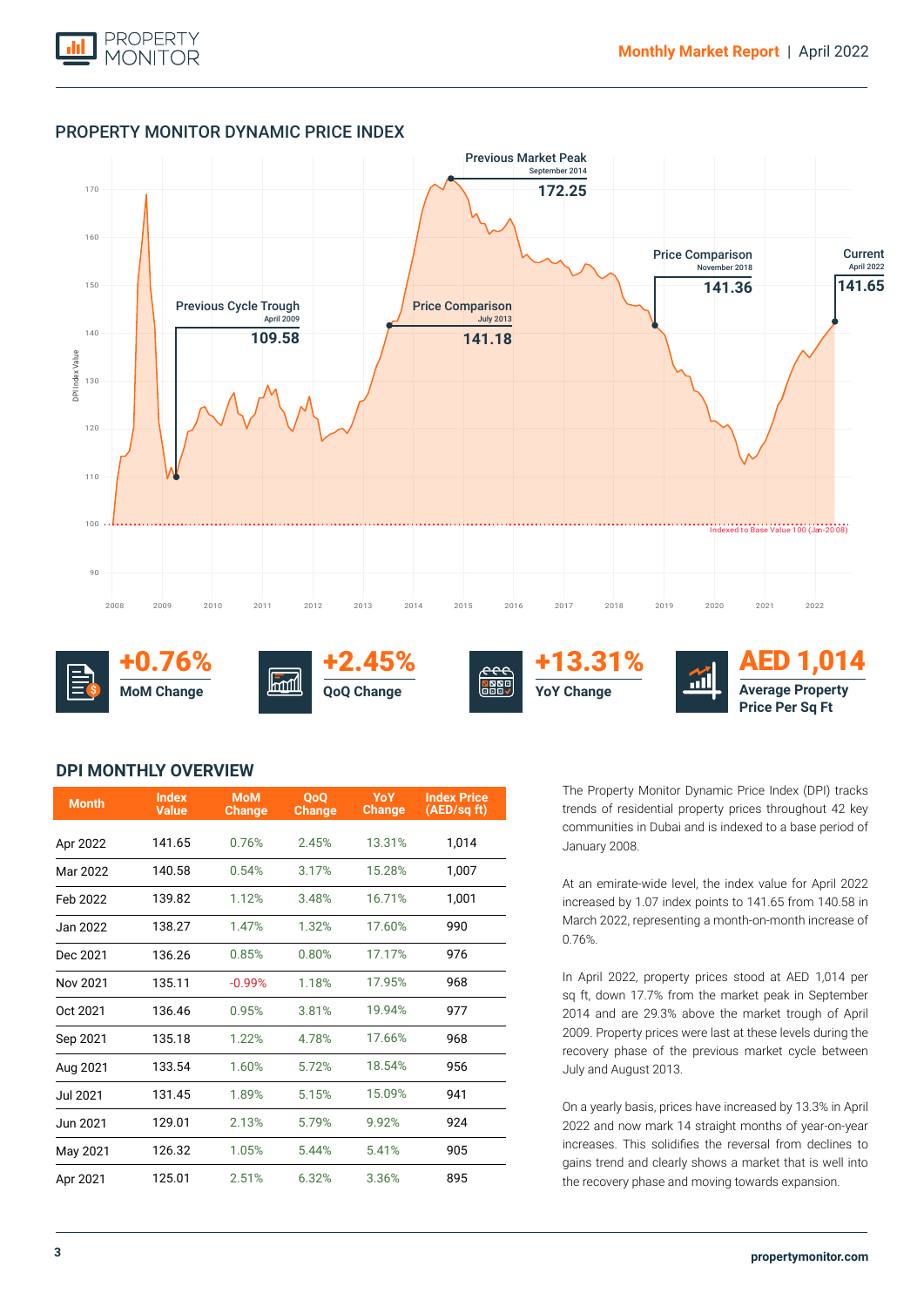



**HISTORICAL TRANSACTIONS CHART – COMPLETION STATUS**

accounting for 53.5% of all transactions, up 1% month-on-month. Completed properties have led the market for 23 months now, however, after reaching their record high in January 2021 of 71.5% have been Transaction volumes in April stood at 6,963, declining by 17.1% month-on-month however registering the second highest April on record. During the month, the split between off-plan and completed property transactions remained in favour of the latter with Title Deeds on a steady decline since then. The 12-month rolling average remains strong at 56.8% in April for completed properties, however with off-plan launches continuing to increase this is likely to decline further in 2022.

For the 10th month in a row, Emaar Properties led the off-plan market with the bulk of developers' Oqood (off-plan) registrations, taking a market share of 24.8%. They recorded just under 930 transactions spread across a myriad of their projects with a higher concentration of sales at Bliss 2 in Arabian Ranches III (129). This was followed by The St. Regis Residences (103) in Downtown, and then by Talia in The Valley (78).

DAMAC Properties was next, and close behind, at 20% of all off-plan registrations with the bulk of their sales occurring at the Nice (164), Costa Brava (159), and Portofino (90) phases of the newly launched DAMAC Lagoons master community. This was followed by Select Group taking 4.8% market share with the vast majority of activity in their Peninsula Two project which recorded a total of 150 Oqood registrations.

In the ongoing trend that emerged in 2020, a significant portion of title deed transactions were initial sales registered directly by developers for unsold inventory in completed projects. Out of a total of 4,157 initial developer sales recorded in April, 10.5% were in completed projects. It is important to note that several off-plan villa and townhouse transactions (for properties that are under construction) are registered as title deed transaction for parcels of 'land' by Dubai Land Department, these are omitted from this calculation to provide a true reflection of unsold inventory in completed projects.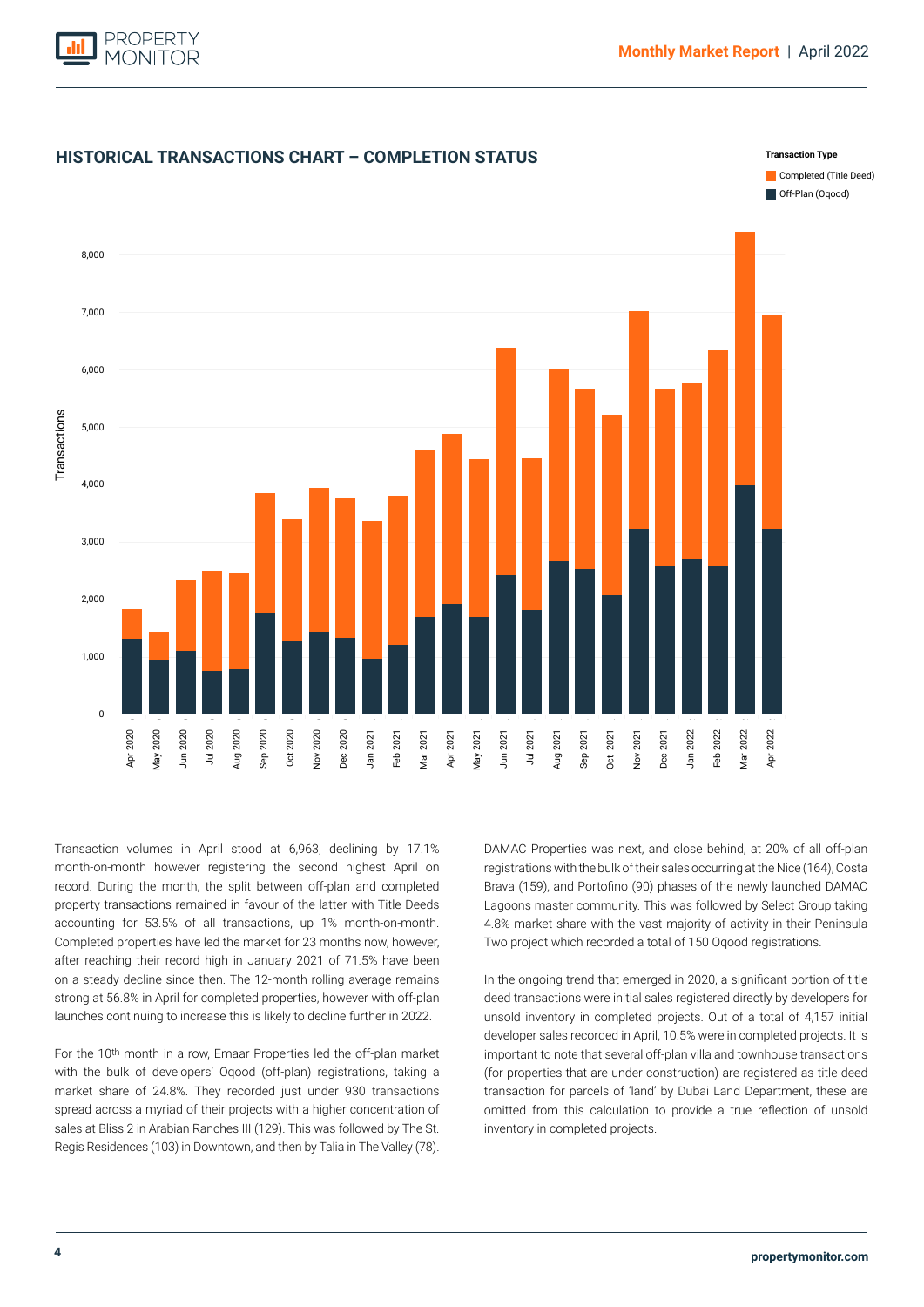

# **TOP 5 COMMUNITIES TABLE – OFF-PLAN AND COMPLETED**

# **Off-Plan / Oqood**

| <b>Off-Plan Apartments</b> |                      |                     |                          |                                |                                 |                                   |                       |                       |
|----------------------------|----------------------|---------------------|--------------------------|--------------------------------|---------------------------------|-----------------------------------|-----------------------|-----------------------|
| Rank<br>(this month)       | Rank<br>(last month) | Rank<br>(last year) | <b>Community</b>         | <b>Total</b><br># Transactions | <b>Studio</b><br>(Median Price) | 1 <sub>BR</sub><br>(Median Price) | 2BR<br>(Median Price) | 3BR<br>(Median Price) |
|                            |                      | 10                  | Business Bay             | 315                            | 734,859                         | 1,021,853                         | 1.520.640             | 3,430,700             |
|                            |                      |                     | Mohammed Bin Rashid City | 253                            | 629,395                         | 1,100,000                         | 2.139.841             | 4,453,300             |
|                            |                      | 15                  | Dubai Creek Harbour      | 216                            | <b>.</b>                        | 1,266,990                         | 1.895.888             | 3,092,388             |
|                            |                      |                     | Downtown Dubai           | 190                            |                                 | 2,238,132                         | 3.447.888             | 4,347,799             |
|                            | 4                    |                     | Jumeirah Village Circle  | 178                            | 468,364                         | 754,600                           | 1,036,328             | 1,165,000             |

## Off-Plan Villas

| Rank<br>(this month) | Rank<br>(last month) | Rank<br>(last year) | <b>Community</b>   | <b>Total</b><br># Transactions | 3BR<br>(Median Price)    | 4BR<br>(Median Price) | 5BR<br>(Median Price) |
|----------------------|----------------------|---------------------|--------------------|--------------------------------|--------------------------|-----------------------|-----------------------|
|                      |                      |                     | Arabian Ranches 3  | 44                             |                          | 4,826,169             | 6,281,888             |
|                      |                      |                     | DAMAC Lagoons      | 39                             |                          |                       |                       |
|                      |                      |                     | Tilal Al Ghaf      | 36                             |                          | 3,925,000             | 10,909,000            |
|                      |                      |                     | Dubai Hills Estate | 15.                            | 4.300.000                | 5,175,000             |                       |
|                      |                      |                     | Al Barari          |                                | $\overline{\phantom{a}}$ |                       | 6,482,048             |

| Off-Plan Townhouses         |                      |                          |                   |                                |                       |                       |                       |                          |
|-----------------------------|----------------------|--------------------------|-------------------|--------------------------------|-----------------------|-----------------------|-----------------------|--------------------------|
| <b>Rank</b><br>(this month) | Rank<br>(last month) | Rank<br>(last year)      | <b>Community</b>  | <b>Total</b><br># Transactions | 2BR<br>(Median Price) | 3BR<br>(Median Price) | 4BR<br>(Median Price) | 5BR<br>(Median Price)    |
|                             |                      | $\overline{\phantom{a}}$ | DAMAC Lagoons     | 293                            |                       | 1.536.000             | 1,706,000             | 2,565,000                |
| $\bigcap$                   |                      | 4                        | Arabian Ranches 3 | 169                            |                       | 1.948.989             | 2,669,410             | 4,022,888                |
| $\bigcap$                   |                      | 8                        | Dubai South       | 139                            |                       | 1,400,000             | ,486,888              | 2,950,000                |
|                             |                      |                          | The Vallev        | 98                             |                       | 1.504.388             | 1,905,888             | $\overline{\phantom{a}}$ |
|                             |                      |                          | Villanova         | 91                             | 1,531,000             | 1,505,000             | 2,006,500             | $\overline{\phantom{a}}$ |

# **Completed / Title Deed**

| <b>COMPLETED</b> / THE DEED |  |  |
|-----------------------------|--|--|
|                             |  |  |

| <b>Completed Apartments</b> |                      |                     |                         |                                |                                 |                       |                       |                       |
|-----------------------------|----------------------|---------------------|-------------------------|--------------------------------|---------------------------------|-----------------------|-----------------------|-----------------------|
| Rank<br>(this month)        | Rank<br>(last month) | Rank<br>(last year) | Community               | <b>Total</b><br># Transactions | <b>Studio</b><br>(Median Price) | 1BR<br>(Median Price) | 2BR<br>(Median Price) | 3BR<br>(Median Price) |
|                             |                      | 4                   | Jumeirah Village Circle | 252                            | 437.780                         | 718.680               | 945,000               | 1,496,536             |
|                             |                      |                     | Dubai Marina            | 240                            | 887.500                         | 1.000.000             | 1,840,000             | 2,550,000             |
|                             |                      |                     | Downtown Dubai          | 166                            | 871.750                         | 422,000               | 2,800,000             | 4,800,000             |
|                             |                      |                     | <b>Business Bay</b>     | 161                            | 810.000                         | 1.046.944             | 1,808,901             | 2,500,000             |
|                             |                      |                     | Palm Jumeirah           | 129                            | 1,475,000                       | 2,500,000             | 2,862,500             | 4,750,000             |

| Completed Villas     |                      |                     |                    |                                |                       |                       |                       |
|----------------------|----------------------|---------------------|--------------------|--------------------------------|-----------------------|-----------------------|-----------------------|
| Rank<br>(this month) | Rank<br>(last month) | Rank<br>(last year) | Community          | <b>Total</b><br># Transactions | 3BR<br>(Median Price) | 4BR<br>(Median Price) | 5BR<br>(Median Price) |
|                      |                      | 4                   | Arabian Ranches    | 28                             | 4,600,000             | 4,800,000             | 7,142,739             |
|                      |                      |                     | Emirates Living    | 28                             | 4,175,000             | 5,300,000             | 6,700,000             |
|                      |                      |                     | Dubai Hills Estate | 25                             | 4,050,000             | 4,100,000             | 6,386,944             |
|                      |                      |                     | Damac Hills        | 22                             | 2,825,000             | 3,440,000             | 6,700,000             |
|                      |                      |                     | Jumeirah Park      | 21                             | 4,300,000             | 4,437,500             | 5,230,000             |

| Completed Townhouses |                    |                   |
|----------------------|--------------------|-------------------|
| Rank                 | Rank               | Rank              |
| (this month)         | $($ laet month $)$ | $($ laet vear $)$ |

| Rank<br>(this month) | Rank<br>(last month) | <b>Rank</b><br>(last year) | Community         | <b>Total</b><br># Transactions | 2BR<br>(Median Price) | 3BR<br>(Median Price) | 4BR<br>(Median Price) | 5BR<br>(Median Price)    |  |
|----------------------|----------------------|----------------------------|-------------------|--------------------------------|-----------------------|-----------------------|-----------------------|--------------------------|--|
|                      |                      |                            | DAMAC Hills 2     | 68                             |                       | 1.048.500             | 1,575,000             | 1,833,000                |  |
|                      |                      |                            | Emirates Living   | 46                             | 1.800.000             | 3.100.000             | 3.000.000             | 4,500,000                |  |
|                      |                      |                            | Town Sauare       | 25                             | . .                   | 1.750.000             | 2,200,000             |                          |  |
|                      |                      |                            | Arabian Ranches 2 | 24                             |                       | 1,925,000             | 2,562,500             | $\overline{\phantom{a}}$ |  |
|                      |                      |                            | Reem              | 20                             | -                     | 1,950,000             | 2,600,000             |                          |  |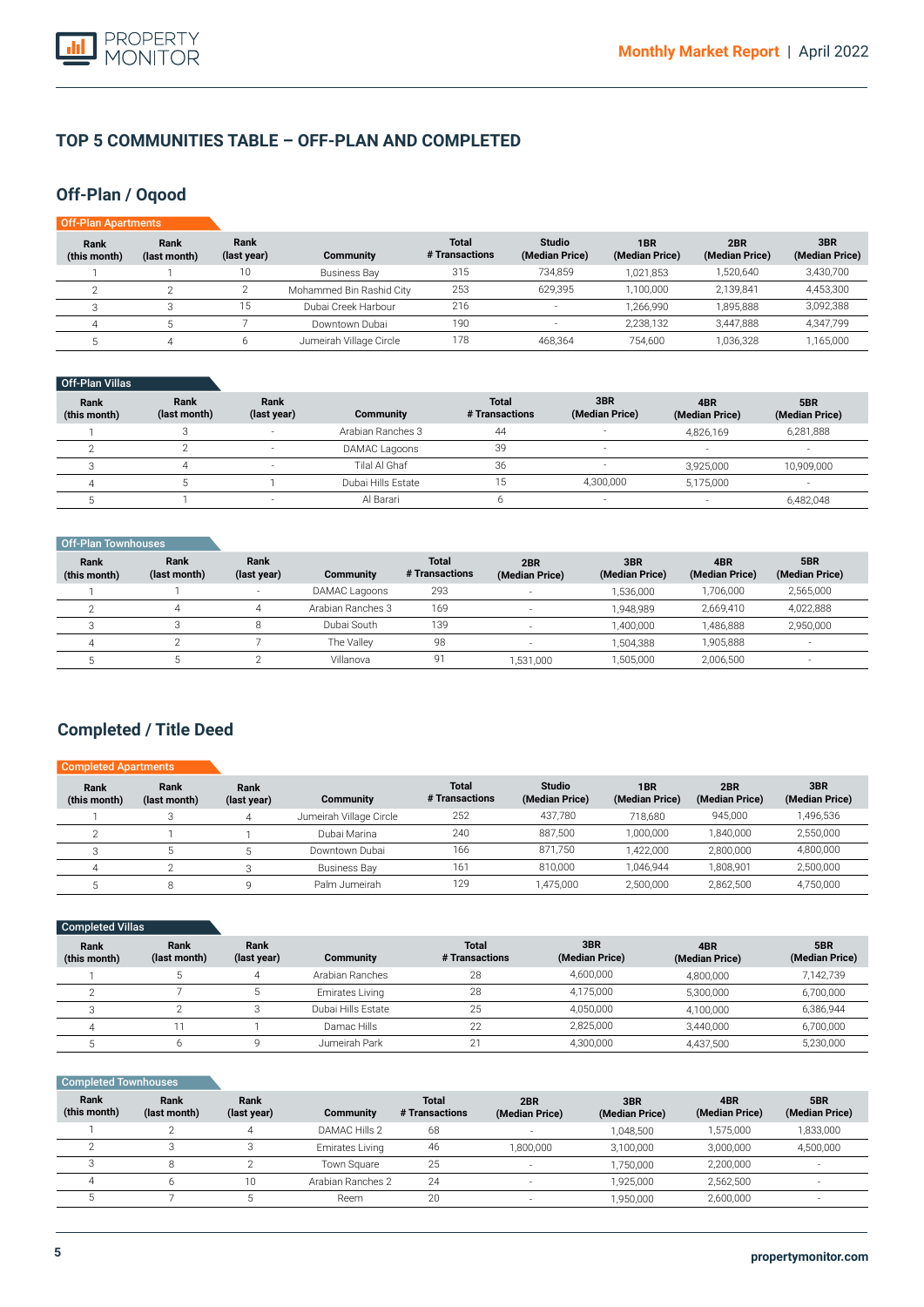



# **HISTORICAL TRANSACTIONS CHART – SALES RECURRENCE**

In April 2022, the market share of initial developer sales fell by 5.2% to 59.7% versus resale transactions. This bucks the trend of initial developer sales slowly clawing back market share, however, is most likely temporary. The 12-month rolling average now stands at 36.7% for resale, which is continually trending back down towards the levels of 2019 and 2020, 33.2% and 33.8% respectively.

DAMAC Lagoons was the most popular master development for initial sales, where 11.6% (483) of all such transactions occurred. The Nice phases topped the leaderboard with 164 registrations and was followed by Costa Brava (159), Portofino (90), and then Santorini (69).

Taking second place was Business Bay, where initial sales held 10.9% market share and just over 450 transactions were recorded. For the second month in a row Peninsula Two led the way in Business Bay with 150 initial sales and was followed by Zada Residences with 46, then by Marquise Square Tower with 29 sales.

Coming in third for April was Mohammed Bin Rashid City which claimed 7.1% market share with 295 sales and was driven by several projects in the Sobha Hartland sub-community—Sobha Hartland Waves Grande with 78 initial sales, followed by Creek Vistas Reserve and Sobha Hartland Waves with 34 and 29 sales respectively.

The top master developments for residential resale transactions were Dubai Marina with 10.7% of such transactions across multiple projects—the highest level of sales occurred at The Residences at Marina Gate (24). This was followed by Jumeirah Village Circle at a 7.4% market share with O2 Tower recording 32 transactions, nearly double of any other project in the community. Closing out the top 3 master developments was Palm Jumeriah holding 5.8% of the market with The Royal Atlantis Resort & Residences (17) being the most sought-after project.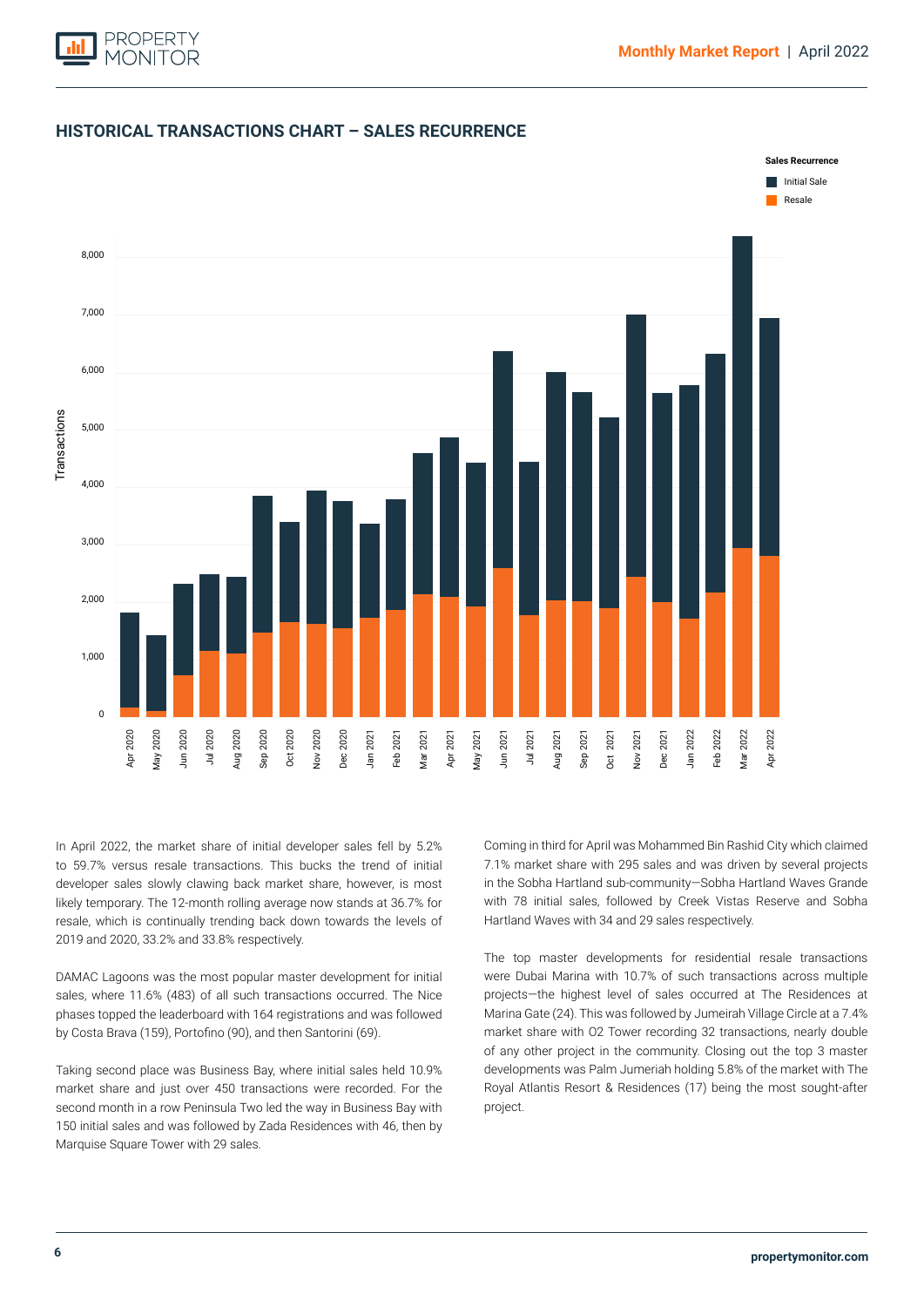

# **TOP 5 COMMUNITIES TABLE – INITIAL SALE AND RESALE**

# **Initial Sale**

| <b>Initial Sale Apartments</b> |                      |                     |                          |                                |                                 |                       |                       |                       |
|--------------------------------|----------------------|---------------------|--------------------------|--------------------------------|---------------------------------|-----------------------|-----------------------|-----------------------|
| Rank<br>(this month)           | Rank<br>(last month) | Rank<br>(last year) | Community                | <b>Total</b><br># Transactions | <b>Studio</b><br>(Median Price) | 1BR<br>(Median Price) | 2BR<br>(Median Price) | 3BR<br>(Median Price) |
|                                |                      |                     | <b>Business Bay</b>      | 362                            | 751.200                         | 1,051,000             | 1,572,620             | 3,430,700             |
|                                |                      | 4                   | Jumeirah Village Circle  | 268                            | 455.124                         | 749.500               | 1.017.640             | 1,236,944             |
|                                |                      | 18                  | Dubai Creek Harbour      | 259                            | $\sim$                          | 1.281.888             | 2.152.388             | 3,287,388             |
|                                |                      |                     | Downtown Dubai           | 231                            | 965,000                         | 2,114,772             | 3,495,888             | 4,371,649             |
|                                |                      |                     | Mohammed Bin Rashid City | 228                            | 640,822                         | 1,195,200             | 2,138,753             | 4,436,800             |

## Initial Sale Villas

| Rank<br>(this month) | Rank<br>(last month) | Rank<br>(last year)      | Community          | <b>Total</b><br># Transactions | 3BR<br>(Median Price)    | 4BR<br>(Median Price) | 5BR<br>(Median Price) |
|----------------------|----------------------|--------------------------|--------------------|--------------------------------|--------------------------|-----------------------|-----------------------|
|                      |                      | $\overline{\phantom{a}}$ | DAMAC Lagoons      | 49                             | $\sim$                   | $\sim$                | $\sim$                |
|                      |                      |                          | Al Furian          | 45                             |                          | 3.808.800             | 5,332,800             |
|                      |                      |                          | Arabian Ranches 3  | 43                             | -                        | 4.826.169             | 6,281,888             |
|                      |                      |                          | Tilal Al Ghaf      | 32                             | $\overline{\phantom{a}}$ |                       | 10,909,000            |
|                      |                      |                          | Dubai Hills Estate | $\sim$                         | 3,163,162                | 4,065,888             | 5,623,888             |

## **Initial Sale Townhouses**

| Rank<br>(this month) | Rank<br>(last month) | Rank<br>(last year) | <b>Community</b>  | <b>Total</b><br># Transactions | 2BR<br>(Median Price)    | 3BR<br>(Median Price) | 4BR<br>(Median Price) | 5BR<br>(Median Price) |
|----------------------|----------------------|---------------------|-------------------|--------------------------------|--------------------------|-----------------------|-----------------------|-----------------------|
|                      |                      | $\sim$              | DAMAC Lagoons     | 434                            | $\overline{\phantom{a}}$ | .569.000              | 1,709,000             | 2,575,500             |
|                      |                      |                     | Arabian Ranches 3 | 154                            |                          | 1.962.888             | 2.706.888             | 4,022,888             |
|                      |                      |                     | Dubai South       | 133                            |                          | 1.400.000             | 1.495.388             | 2,950,000             |
|                      |                      |                     | The Vallev        | 90                             | $\overline{\phantom{a}}$ | .509.888              | 1.906.888             |                       |
|                      |                      |                     | Villanova         | 86                             | 1,531,000                | .505.000              | 2,006,500             |                       |

# **Resale**

#### **Rank (this month)** 1  $\overline{2}$ 3 4 5 **Rank (last month)** 1 5 3 6 4 **Rank (last year)** 1 7  $\overline{2}$ 4 11 **Community**  Dubai Marina Jumeirah Village Circle Downtown Dubai Palm Jumeirah Business Bay **Total # Transactions** 253 162 125 123 114 Resale Apartments **Studio (Median Price)** 850,000 385,000 740,000 1,475,000 700,496 **1BR (Median Price)** 1,100,000 651,498 1,355,000 2,150,000 920,000 **2BR (Median Price)** 1,853,750 935,900 2,500,000 3,700,000 1,687,500 **3BR (Median Price)** 2,600,000 1,534,972 4,740,000 4,160,000 2,500,000

| <b>Resale Villas</b> |                      |                     |                    |                                |                          |                       |                       |
|----------------------|----------------------|---------------------|--------------------|--------------------------------|--------------------------|-----------------------|-----------------------|
| Rank<br>(this month) | Rank<br>(last month) | Rank<br>(last year) | <b>Community</b>   | <b>Total</b><br># Transactions | 3BR<br>(Median Price)    | 4BR<br>(Median Price) | 5BR<br>(Median Price) |
|                      |                      | 4                   | Dubai Hills Estate | 28                             | 4,175,000                | 5.175.000             | 7,150,000             |
|                      |                      |                     | Emirates Living    | 28                             | 4.175.000                | 5.300.000             | 6,700,000             |
|                      |                      |                     | Arabian Ranches    | 23                             | 4,600,000                | 4,800,000             | 6,700,000             |
|                      |                      |                     | Jumeirah Park      | 01                             | 4,300,000                | 4.437.500             | 5,230,000             |
|                      | 13                   | 16                  | Jumeirah Islands   | 20                             | $\overline{\phantom{a}}$ | 7,900,000             | 13,000,000            |

## Resale Townhouses

| Rank<br>(this month) | Rank<br>(last month) | Rank<br>(last year) | Community       | <b>Total</b><br># Transactions | 2BR<br>(Median Price) | 3BR<br>(Median Price) | 4BR<br>(Median Price) | 5BR<br>(Median Price) |
|----------------------|----------------------|---------------------|-----------------|--------------------------------|-----------------------|-----------------------|-----------------------|-----------------------|
|                      |                      |                     | Emirates Living | 46                             | 1,800,000             | 3,100,000             | 3,000,000             | 4,500,000             |
|                      |                      |                     | DAMAC Hills 2   | 34                             |                       | 890.000               | 1,575,000             |                       |
|                      |                      |                     | Town Square     | 27                             |                       | 1.735.000             | 2,200,000             |                       |
|                      | 10                   | 14                  | Tilal Al Ghaf   | 23                             |                       | 1.670.000             | 2,185,000             |                       |
|                      |                      |                     | Villanova       | 22                             | 1,395,000             | 1,600,000             | 1,800,000             | 3,900,000             |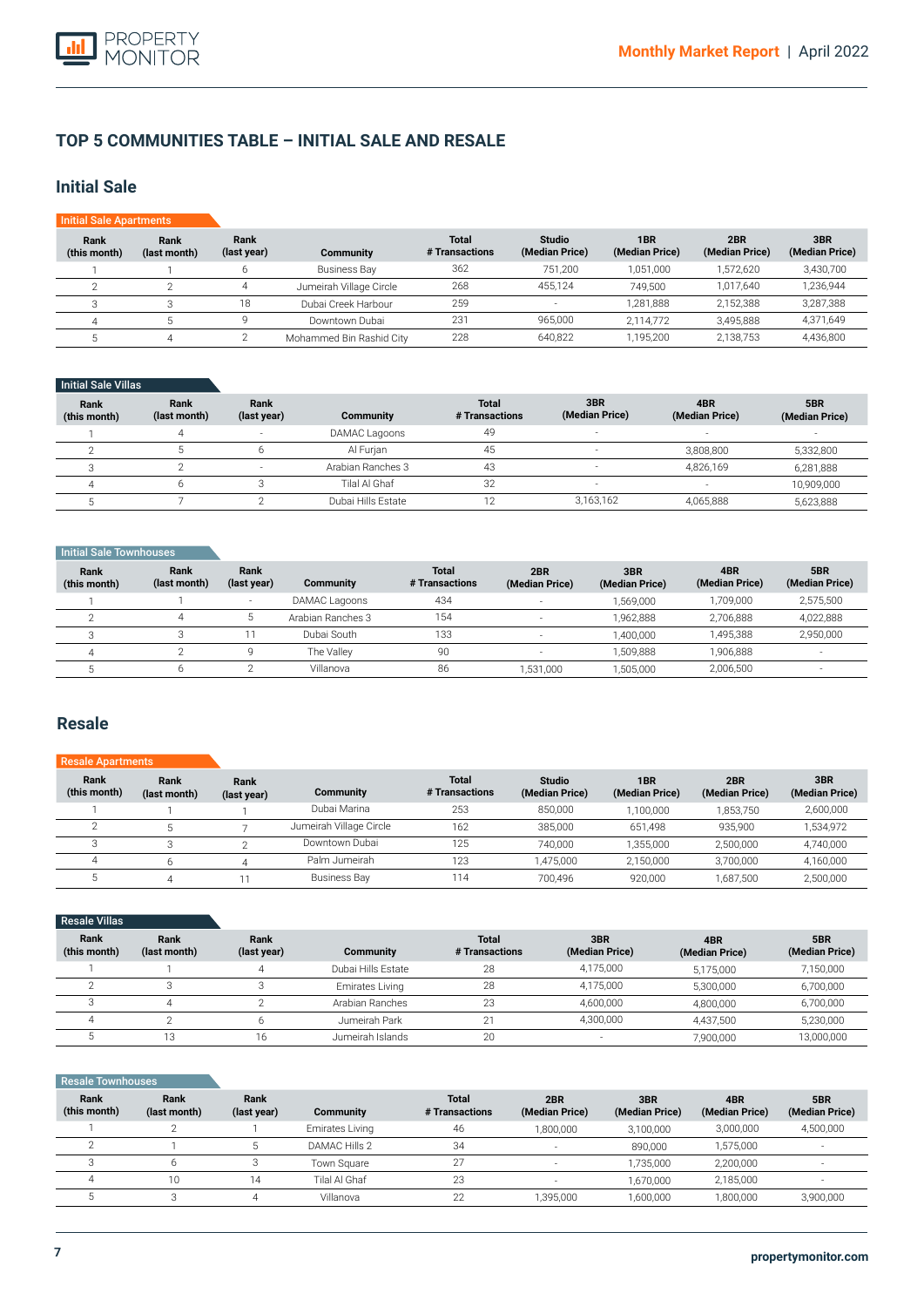

**PRICE TIERS (AED) – APRIL 2022 PRICE TIERS (AED) – MARCH 2022**



|             | <b>April 2022</b> | <b>March 2022</b> | <b>MoM Change</b> |
|-------------|-------------------|-------------------|-------------------|
| $500K$      | 9.8%              | 11.8%             | $-2.03%$          |
| 500K-750K   | 10.8%             | 8.6%              | 2.18%             |
| 750K-1M     | 9.4%              | 8.9%              | 0.46%             |
| $1M-1.5M$   | 15.7%             | 16.0%             | $-0.35%$          |
| $1.5M - 2M$ | 19.7%             | 20.4%             | $-0.57%$          |
| $2M-3M$     | 15.9%             | 13.9%             | 1.92%             |
| $3M-5M$     | 11.3%             | 11.7%             | $-0.41%$          |
| $5M-10M$    | 4.8%              | 5.6%              | $-0.82%$          |
| $10M+$      | 2.5%              | 3.0%              | $-0.39%$          |

# **PRICE TIERS (AED) MONTHLY COMPARISON**

Representing the largest share of the market, the AED 1.5m-2m price tier fell by 0.6% to 19.8% in April, meanwhile the AED 2-3m tier increased by 1.9% reaching 15.8% total market share. Across these two price tiers, DAMAC Lagoons and Arabian Ranches III have been the biggest driver of growth with sales respectively averaging AED 806 and AED 878 per square foot hitting the mark and continuing to attract endusers and investors alike.

After falling last month, activity in the AED 500-750K tier rebounded modestly in April increasing by 2.2% month-onmonth. Sales of affordable off-plan properties at Peninsula Two, Skyz by Danube, and Zada Residences were the primary drivers of this growth.

Condensing the individual 9 price tier segments to 3 main groups, properties in the mid-tier of AED 1m–3m again accounted for the largest share of the market at 51.3%, growing 1% from last month. The low-price tiers with property values under than AED 1m now represents 30% of the market, up by 0.6% from March, and after briefly growing last month the high-end price tiers—properties over AED 3m—now represents 18.7% of the market, down by 1.6% month-on-month.